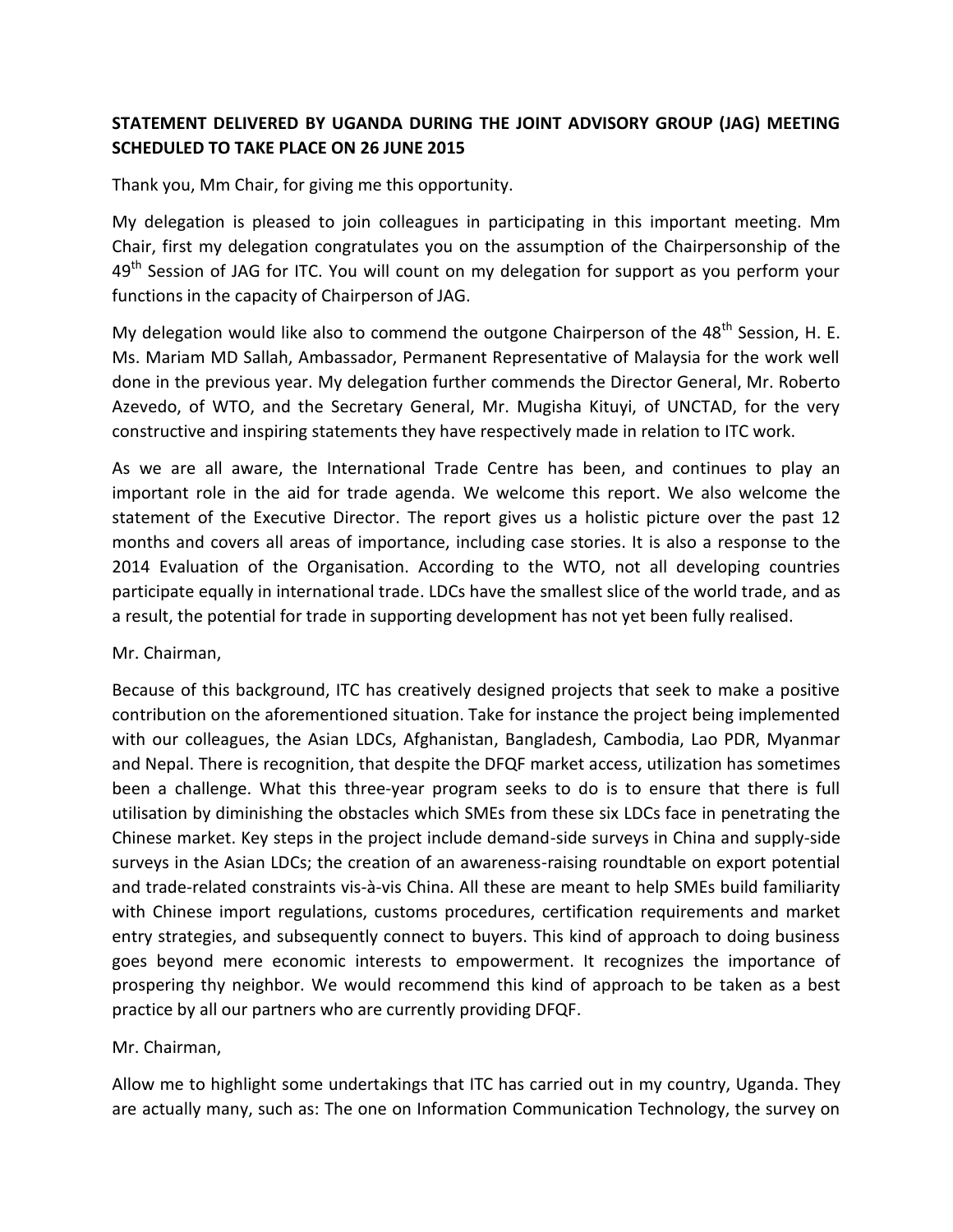Non Tariff Measures, interventions in coffee and Cotton, and the Support to the East African Business Council that led to the conclusion of the Protocol to allow movement of natural persons in the supply of services. There are many others that I cannot mention due to limitations of space and time. I shall only speak about the interventions in Coffee:

We have to realize that, for Uganda coffee is a strategic crop. It used to be popularly known as cash crop. It employs about 3.5m people in Uganda. Therefore to empower these people is as to empower the nation. This is exactly what ITC has done under the Netherlands Trust Fund (NTF) II Uganda Coffee Project. In 2013 more than 5000 farmers benefited from this project. They received training on verification of the 4C Code of Conduct. Through training, under NUCAFE (National Union of Coffee Agribusinesses and Farm Enterprises), farmers learned how to efficiently prune coffee plants, use fertilizer, pick coffee beans in such a way that preserves the branches, dry the beans on clean tarpaulins and store them properly before sending them for processing. This has resulted in very high quality coffee beans, which now can fetch more than four times the previous price. At the start of the project NUCAFE had only one buyer, Caffè River in Italy. By the end of the project, it was now selling to six buyers. Presently there are more than 12 coffee companies from around the world buying NUCAFE's coffee. With the help of ITC-trained independent financial counselors, 40 farmers' associations, representing around 8,000 farming households, were trained on how to develop business plans, with the view to accessing loans from banks. Fifteen associations were able to secure credit. The aim of the project was to strengthen NUCAFE's ability to train and support farmers to become selfsustaining entrepreneurs and exporters. It has worked. Today our farmers who used to depend on handouts are in a position to cater for their essential expenses such as paying school fees, affording health care and paying for other socio-economic needs.

To conclude, Chair, I would like to say the following: we would like to extend our appreciation to the Executive Director, Ms. Gonzalez Arancha for her able leadership and stewardship of the team at ITC. Clearly ITC is delivering in its obligations to ensure trade impact on development. We would like to extend our profound appreciation to the partners who have generously provided funding each year to enable ITC deliver on its mandate, without which we probably would not be celebrating the milestones in our respective countries. We urge you to continue doing so.

We appreciate the work that ITC, with the generous support of the Government of Australia has done on services. The high level meeting on services held in February was very successful and we have started receiving notifications. There is one area, which has still yet to be addressed. Many of our domestic services suppliers need to be massively sensitized on this positive outcome. On a few occasions, Geneva manages to deliver positive outcomes but this does not trickle down to the intended beneficiaries. We would propose that any further interventions and or projects in this area should be designed to address this issue in-country. Our people need to get prepared so that as soon as members notify we can take advantage of the benefits that the waiver process has provided.